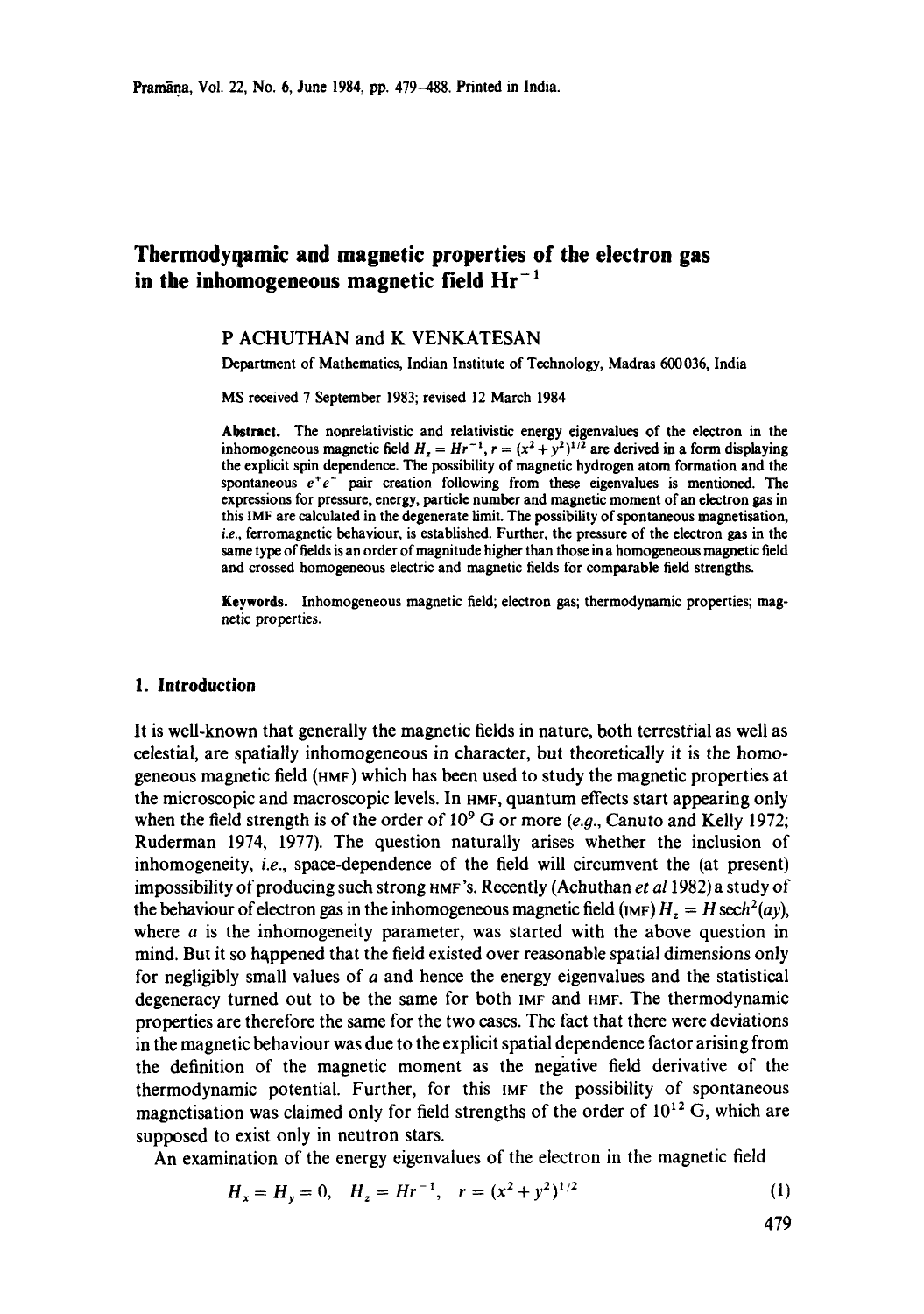as done below shows that there is the possibility of spontaneous pair creation but with an added advantage that the field exists over macroscopic distances, *i.e.,* distances large compared to the atomic or interatomic distances. So this particular field seems to be a suitable candidate for probing further into other properties of the single electron as well as the electron gas in an IMF. Apart from noticing, in parentheses, the possibility of formation of the magnetic hydrogen atom and of the spontaneous creation of electronpositron pairs we consider in this paper the thermodynamic and magnetic properties of an electron gas in this IMF.

In §2, we derive the energy eigenvalues for both the nonrelativistic and relativistic electrons in the magnetic field  $Hr^{-1}$  which display their dependence on the spin of the electron explicitly. Two side remarks on the possibility of forming the magnetic hydrogen atom and spontaneous  $e^+e^-$  creation are also made. In §3, expressions for the thermodynamic properties, *viz* the pressure, energy density and number density are derived. In §4, expressions for the magnetic moment density as well as the total magnetic moment are given. Finally, in §5 some numerical values for the thermodynamic quantities and the magnetic moment in respect of the degenerate electron gas are presented, followed by concluding remarks.

## **2. The energy eigenvalues of the Schr6dinger and Dirac electrons in the** IMF  $H_{r} = H_{r}^{-1}$

Hautot (1972, 1974) has derived the energy eigenvalues for the nonrelativistic electron (without spin) and the Dirac electron in the IMF, equation (1), generated from the vector potential

$$
\mathbf{A} = (-H_{v}r^{-1}, H_{x}r^{-1}, 0). \tag{2}
$$

We include spin in the first case and give an alternative derivation in the second case.

#### 2.1 *Nonrelativistic case with spin*

Using the quaternion formalism, Hautot (1974) has shown that the Schrödinger equation without spin

$$
\nabla^2 \psi + \frac{2ei}{c\hbar} \mathbf{A} \cdot \nabla \psi - \frac{e^2}{c^2 \hbar^2} |\mathbf{A}|^2 \psi + \frac{2me}{\hbar^2} E \psi = 0, \tag{3}
$$

where  $i = \sqrt{-1}$  can be separated in the cylindrical polar coordinates, if and only if the vector potential is of the form

$$
\mathbf{A} = [-yg(r)r^{-1}, xg(r)r^{-1}, h(r)], \qquad (4)
$$

where  $g(r)$  and h (r) are any two functions of r. The separated wavefunction looks like

$$
\psi = \exp(im\phi) \exp[(i/\hbar) p_z z] u(r), \qquad (5)
$$

with u obeying the radial equation

$$
r^{2}u'' + ru' + \left\{\frac{2m_{e}E - p_{z}^{2}}{\hbar^{2}}r^{2} - m^{2} - \frac{2em}{ch}g(r)r - \frac{e^{2}}{c^{2}\hbar^{2}}[g^{2}(r) + h^{2}(r)]r^{2} - \frac{2ep_{z}}{ch^{2}}r^{2}h(r)\right\}u = 0,
$$
\n(6)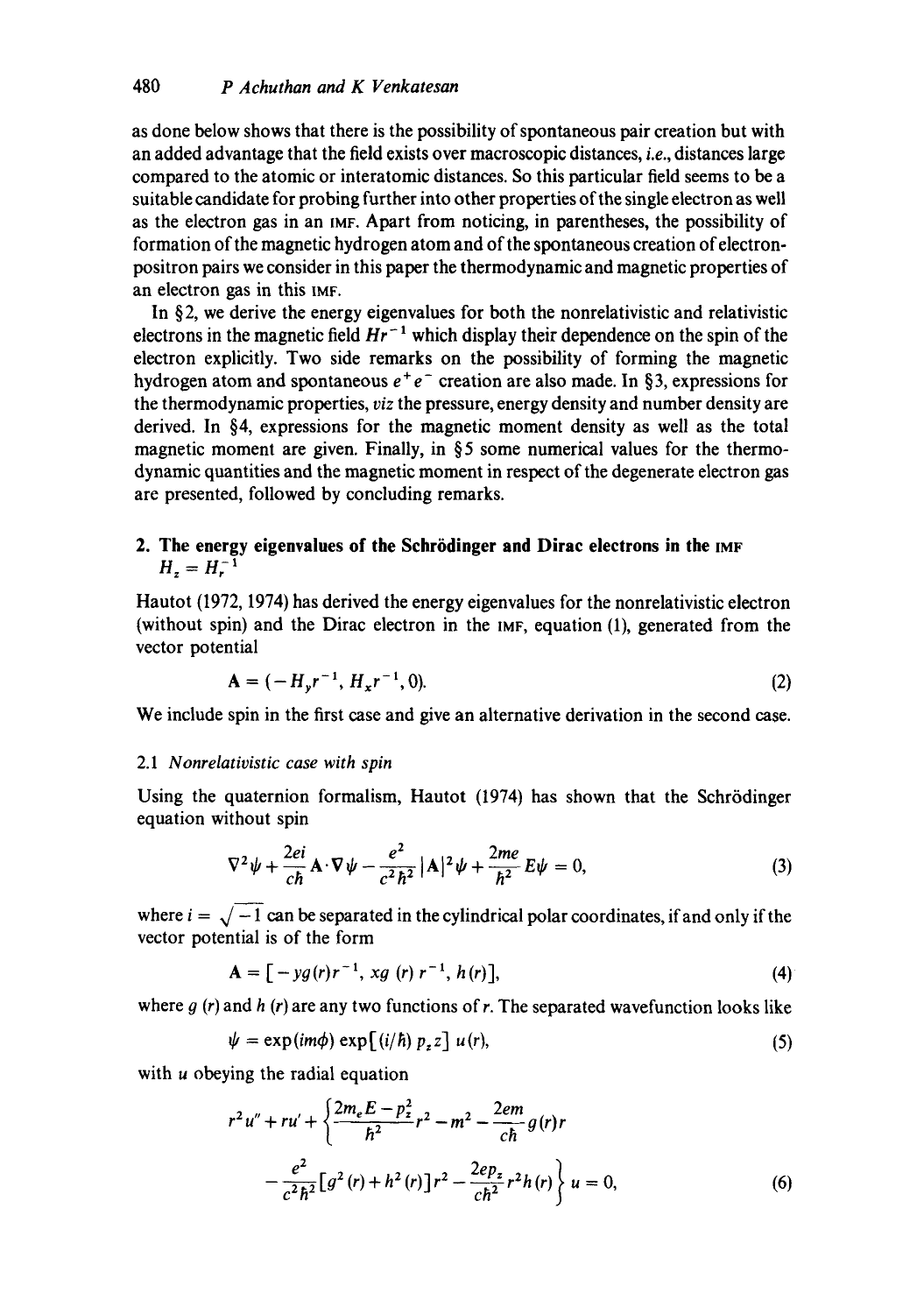where  $m$  is the usual azimuthal quantum number and the particle is free in the  $z$ direction. He has further shown that the Schrödinger equation can be solved for eigenvalues in two cases:

(i) 
$$
g(r) = Hr/2
$$
,  $h(r) = 0$ , (7)

corresponding to the homogeneous magnetic field

$$
\mathbf{B} = (0, 0, H), \tag{8}
$$

(ii) 
$$
g(r) = H
$$
,  $h(r) = Kr^{-1}$  (9)

corresponding to the magnetic field

$$
\mathbf{B} = (-Kyr^{-3}, Kxr^{-3}, Hr^{-1}). \tag{10}
$$

Here  $H$  and  $K$  are constants.

Putting  $K = 0$  we introduce the spin part proportional to  $\sigma_z B_z$  into the radial equation (6). The resulting equation for the product of the radial,  $[u_s(r)]$  and spin,  $(\chi_s)$ wave functions can be written explicitly as

$$
\left\{\frac{d^2}{dr^2} + \frac{1}{r}\frac{d}{dr} + \frac{\left[2m_eE - p_z^2 - \frac{e^2H^2}{c^2}\right]}{\hbar^2} - \frac{m^2}{r^2} - \frac{2emH}{chr} - \frac{e\sigma_zB_z}{c\hbar}\right\}u_s(r)\chi_s = 0.
$$
\n(11)

Since  $\sigma_z$  acting on  $\chi_s$  gives the eigenvalues  $\pm 1$ , which we can abbreviate as s, the above equation can be written, dropping the spin wave function  $\chi_s$ , as

$$
u''(r) + \frac{u'(r)}{r} + \left\{ \frac{\left[2m_e E - p_z^2 - \frac{e^2 H^2}{c^2}\right]}{\hbar^2} + \frac{m^2}{r^2} - \frac{(2m+s)eH}{ch} \right\} u(r) = 0.
$$
 (12)

The transformation  $u = (1/\sqrt{r}) v$  followed by the scale transformation  $R = 2\sqrt{\mathcal{N}}r$ , where

$$
\mathcal{N} = \frac{\frac{e^2 H^2}{2} + p_z^2 - 2m_e E}{\hbar^2},
$$
\n(13)

reduces (12) to the Whittaker equation (Magnus *et al* 1966):

$$
v''(R) + \left(-\frac{1}{4} + \frac{d}{R} + \frac{\frac{1}{4} - m^2}{R^2}\right)v(r) = 0
$$
 (14)

with 
$$
d = -(2m+2)\frac{eH}{ch} \cdot \frac{1}{2\sqrt{N}}.
$$
 (15)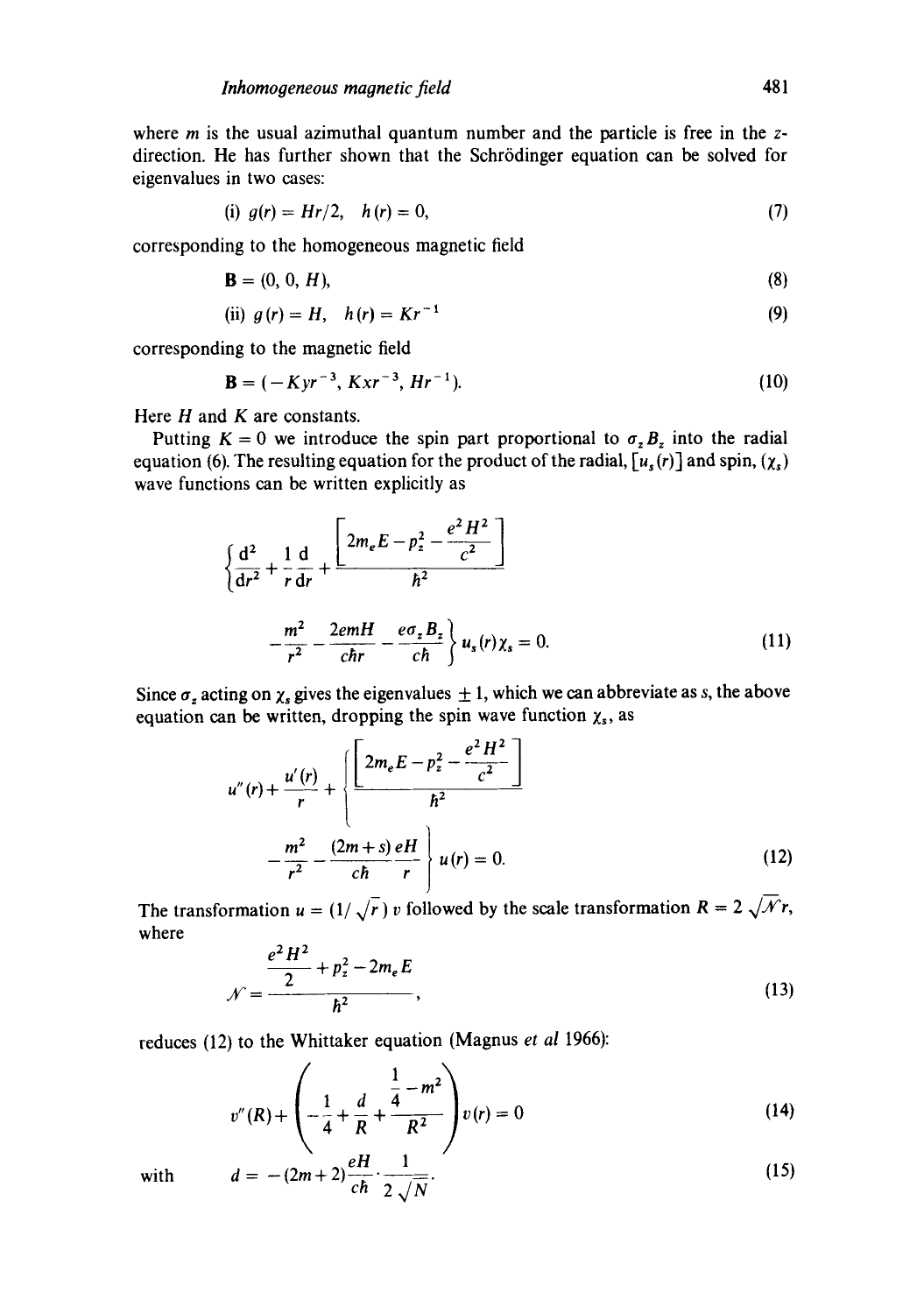Apart from a normalization factor, the solution of (14) can be written as

$$
v(R) = R^{m+1/2} \exp(-R/2)_1 F_1(a, b; R), \tag{16}
$$

where  $E_1$  is the confluent hypergeometric function and

$$
a = \frac{1}{2} \cdot \frac{-2d + \frac{2}{h} \left[ \frac{e^2 H^2}{c^2} + p_z^2 - 2m_e E (1 + 2m) \right]^{1/2}}{\frac{2}{h} \left[ \frac{e^2 H^2}{c^2} + p_z^2 - 2m_e E \right]^{1/2}},
$$
  

$$
b = 1 + 2m.
$$
 (17)

The eigenvalue condition  $a = -n$ , where  $n = 0, 1, 2, \ldots$  gives the eigenvalues explicitly as  $e^2 H^2$ 

$$
E_{n,m}^{\text{nonrel}} = \frac{p_z^2 + \frac{p_z^2}{c^2}}{2m_e} - \frac{e^2 H^2}{2m_e c^2} \frac{(2m+s)^2}{(2n+2m+1)^2}.
$$
 (18)

Note that the principal quantum number  $n$  and the azimuthal quantum number  $m$  vary independently of each other in their ranges of validity. All the states are doubly degenerate except the  $n = 0$  state as in HMF. The energy eigenvalues given by (18) are used in deriving the density of state factor (equation (31) below).

Before going to the relativistic case we would like to comment on the energy eigenvalues, equation (18), in the context of the possibility of forming a magnetic hydrogen atom, *i.e.* an electron bound in the combined coulomb and magnetic fields, the magnetic binding energy being comparable to or greater than the coulomb binding energy. In an HMF in the z-direction the motion of the electron is in the  $xy$ -plane so that only the coulomb field can restrain its motion in the z-direction. The quantized part of the energy eigenvalue in this case, *viz.,* 

$$
\left(n+\frac{1}{2}\right)\frac{e\hbar H}{m_ec},\quad n=0,\,1,\,2,\,\ldots
$$

(see Mathews and Venkatesan 1983), attains the value comparable to the ionization potential 13-6 eV of the normal hydrogen atom only when the field strength  $H$  is of the order  $10^9$  G (if n is of order 1) which is presently unattainable terrestrially. For terrestrial field strengths the magnetic contribution will be negligible compared to the coulomb contribution. So we have the ordinary hydrogen atom perturbed by a magnetic field. Only for fields of strength comparable to  $10^9$  G can a magnetic hydrogen atom be thought of at all. The motion of electron in our IMF is also free in the z-direction and quantized in the *xy* plane. If we examine the quantized part

$$
\frac{e^2H^2}{2m_ec^2}\left[1-\frac{(2m+s)^2}{(2n+2m+1)^2}\right]
$$
\n(19)

of (18) we get by taking  $n = 0$ ,  $m = 1$ ,  $s = -1$  for instance, the value  $4e^2H^2/9m_ec^2 \simeq$  $8.7 \times 10^{-2}$  H<sup>2</sup> eV. Thus even for a value  $H = 10$  G-cm the energy is already comparable to the ground state energy of coulomb hydrogen atom.

#### 2.2 *Relativistic case*

The Feynman-Gell-Mann (1958) formalism for the Dirac electron in an electro-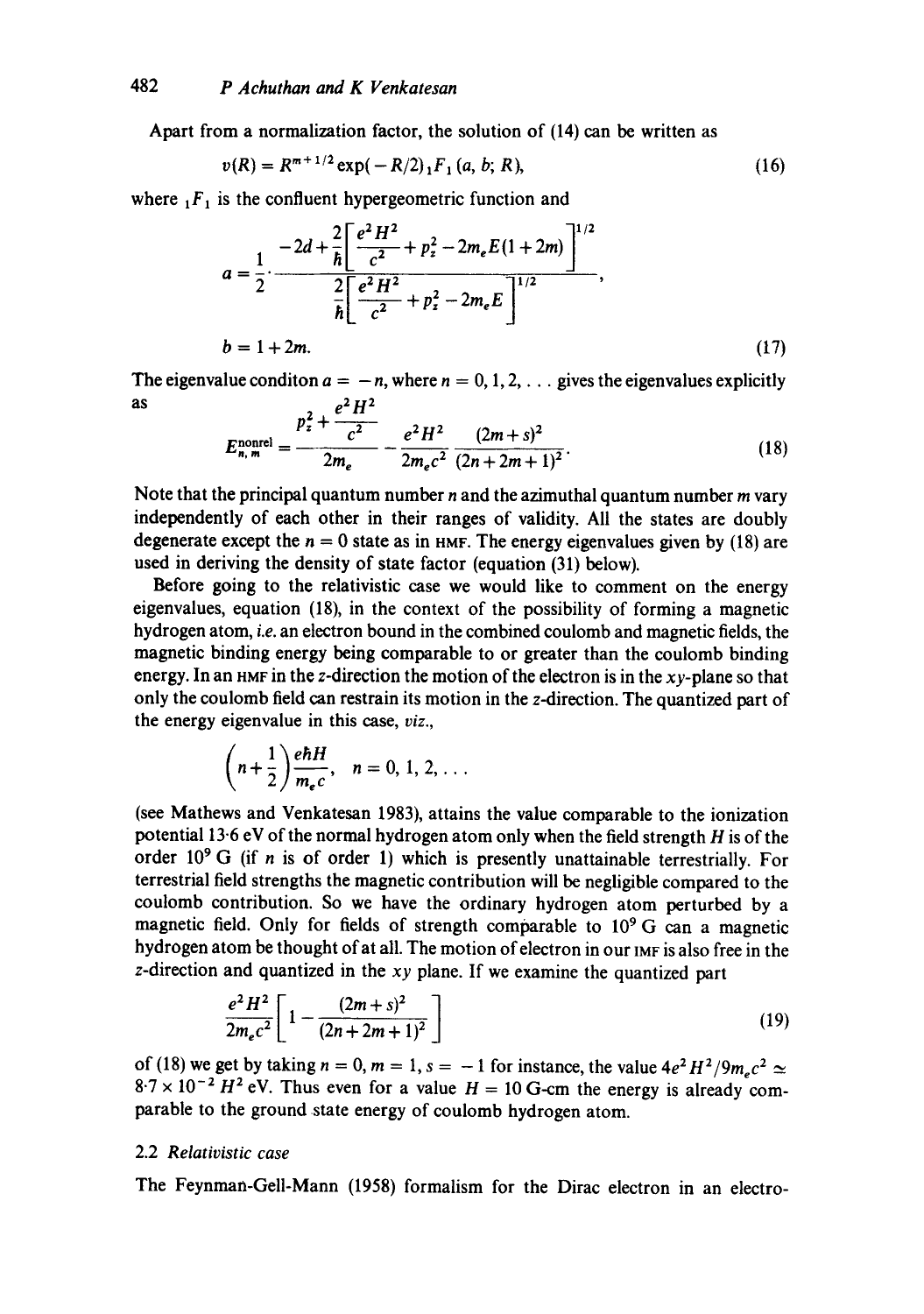magnetic field has been most fruitful in obtaining solutions of the Dirac equation containing static magnetic fields (Stanciu 1967; Vasudevan *et al* 1967; Canuto and Chiuderi 1969; Achuthan and Benjamin 1983).

The two-component equation for our case is given by\*

$$
\left\{c^2\left[\left(p_x + \frac{eA_x}{c}\right)^2 + \left(p_y + \frac{eA_y}{c}\right)^2 + p_z^2\right] + m_e^2 c^4 + e c \hbar \sigma_z B_z\right\}\psi_s \chi_s = W^2 \psi_s \chi_s
$$
\n(20)

or equivalently

$$
\left\{c^2\left[\hbar^2\nabla^2+\frac{2ei\hbar}{c}\mathbf{A}\cdot\nabla-\frac{e^2}{c^2}(A_x^2+A_y^2)\right]\right\}
$$

$$
+W^2-m^2c^4-echs\frac{H}{r}\left\}\psi_s\chi_s=0,
$$
 (21)

where the components of vector potentials  $A_x$  and  $A_y$  are given by (2). Other quantities are as in the nonrelativistic case. This equation again splits up into two Schrödinger-like equations for the two values  $s = \pm 1$ . We notice that  $p_z$  is a constant of motion. The four-component spinor  $\psi_D$  which is the solution of the Dirac equation is obtained from the solutions  $\psi_s \chi_s$  by the association

$$
\psi_D = \left( \begin{bmatrix} c \sigma \cdot \left( \mathbf{p} + \frac{e \mathbf{A}}{c} \right) + W + mc^2 \\ \left[ c \sigma \cdot \left( \mathbf{p} + \frac{e \mathbf{A}}{c} \right) + W - mc^2 \right] \psi_s \chi_s \end{bmatrix} \right). \tag{22}
$$

Now if we add the spin term  $-(es/ch) (H/r)$  to the nonrelativistic nonspin equation (3) (of course, now with the wavefunction  $\psi_s \chi_s$ ), multiply it by  $c^2 \hbar^2$  and make a term-byterm comparison with (21), we find that the two equations are identical, if the eigenvalue  $W$  is connected with the eigenvalue  $E$  through

$$
W^2 - m^2 c^4 = 2m_e c^2 E.
$$
 (23)

Hence from (18) follows the relativistic energy eigenvalue

$$
W^{2}(n, m, s) = m_{e}^{2} c^{4} + c^{2} p_{z}^{2} + e^{2} H^{2} \left[ 1 - \frac{(2m + s)^{2}}{(2n + 2m + 1)^{2}} \right].
$$
 (24)

A comparison with the eigenvalues for the electron in the same field given by Hautot (1972) shows that the two results agree for  $s = +1$ .

The fact that Hautot's energy eigenvalues correspond to the  $s = +1$  case is due to his choice of a part of the  $\phi$ -dependent eigenfunction as  $\exp[-\sqrt{1} (m+1/2)\phi]$  (see Hautot 1972 equation (2)). This in turn was necessitated by single-valuedness of the wavefunction (Hautot 1970). We notice that the choice of  $m - \frac{1}{2}$  instead of  $m + \frac{1}{2}$  in the exponent of the above function will still preserve single-valuedness and with this change we recover the missing eigenvalues corresponding to our  $s = -1$  case.

<sup>\*</sup> We use the symbol  $W$  for the relativistic energy eigenvalues and  $E$  for the nonrelativistic values for future convenience.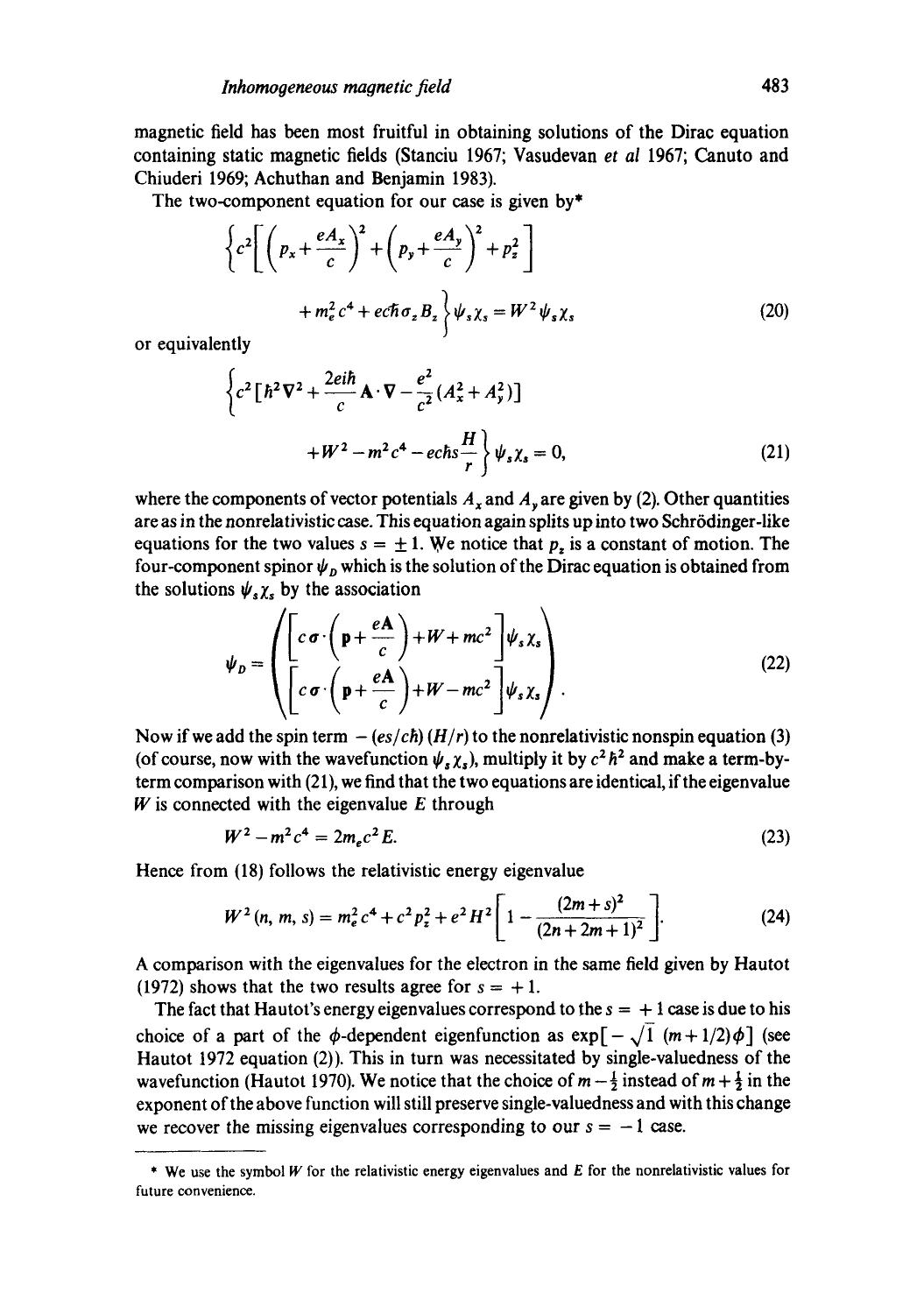Here again we make an aside with regard to the eigenvalues (24) before employing them and the nonrelativistic eigenvalues (18) for the main purpose of this paper, namely, the study of the thermodynamic and magnetic properties of the electron gas in the magnetic field  $Hr^{-1}$ . For the choice  $p_z = 0$ ,  $n = 1$ ,  $m = -1$ ,  $s = -1$  we see from (24) that the energy vanishes for a field strength  $H = m_e c^2/(2 \sqrt{2} e) \simeq 1700$  G-cm. This may be contrasted with the value  $H = 10^{16}$  G for the phenomenon to happen in the *lMF,*  $H_z = H$  *sech<sup>2</sup>(ay)* (Achuthan *et al 1979)* and its utter impossibility in an HMF with or without an additional anomalous magnetic moment term (Jancovici 1969, 1969a).

#### **3. Thermodynamic properties**

The expressions for the pressures  $P_x$ ,  $P_y$ ,  $P_z$  and the energy density of an electron gas in a magnetic field represented by the vector potential A can be derived explicitly from quantum mechanical and statistical averaging of the *xx, yy, zz* and 00 components of the matter part of the gauge invariant energy momentum tensor (Korneev and Starostive 1973)

$$
T_{\mu\nu} = \bar{\psi} \left( \gamma_{\nu} \partial_{\mu} - i e \gamma_{\nu} A_{\mu} \right) \psi. \tag{25}
$$

Here  $\psi$ 's are the Dirac fields, which are the solutions of the Dirac equation in the presence of the magnetic field,  $y<sub>x</sub>$ 's are the usual y-matrices and  $A<sub>u</sub>$  is the electromagnetic potential of which we are interested only in the space part A. The number density is obtained by a similar averaging over the number operator (Canuto and Chiu 1968). But here we follow a simpler procedure due to Canuto *et al* (1969) for deriving these quantities. In this procedure the pressures  $P_x$ ,  $P_y$  and  $P_z$  are defined by

$$
P_{x, y, z} = \langle m v_{x, y, z} v_{x, y, z} \rangle \tag{26}
$$

in which the bracket stands for a statistical average over the  $\mathcal{N}$ -particle system. We can identify the corresponding expressions in the bracket of (26) using the energy eigenvalues (24). Explicitly

$$
P_x = P_y = \left\langle \frac{c^2 p_{x,y}^2}{W(n, m, s)} \right\rangle
$$
  
=  $\frac{1}{2} e^2 H^2 \left\langle \frac{4n\beta}{\gamma^2 W(n, m, s)} \right\rangle$  (27)  
=  $\frac{1}{2\pi\hbar} \sum_{s=-1, +1}^{\infty} \sum_{n=0}^{\infty} \sum_{m=-\infty}^{\infty} \omega_j \int_{-\infty}^{\infty} \frac{dp_z}{W(n, m, s)} \left[ \frac{1/2e^2 H^2 4n\beta}{2} \right] F$ 

and

$$
P_z = \left\langle \frac{c^2 p_z^2}{W(n, m, s)} \right\rangle
$$
  
=  $\frac{1}{2\pi\hbar} \sum_{s = -1, +1}^{\infty} \sum_{n = 0}^{\infty} \sum_{m = -\infty}^{\infty} \omega_j \int_{-\infty}^{\infty} \frac{dp_z}{W(n, m, s)} c^2 p_z^2 F.$  (28)

Further the energy

$$
U = \frac{1}{2\pi\hbar} \sum_{s = -1, +1}^{\infty} \sum_{n=0}^{\infty} \sum_{m=-\infty}^{\infty} \omega_j \int_{-\infty}^{\infty} W(n, m, s) dp_z F
$$
 (29)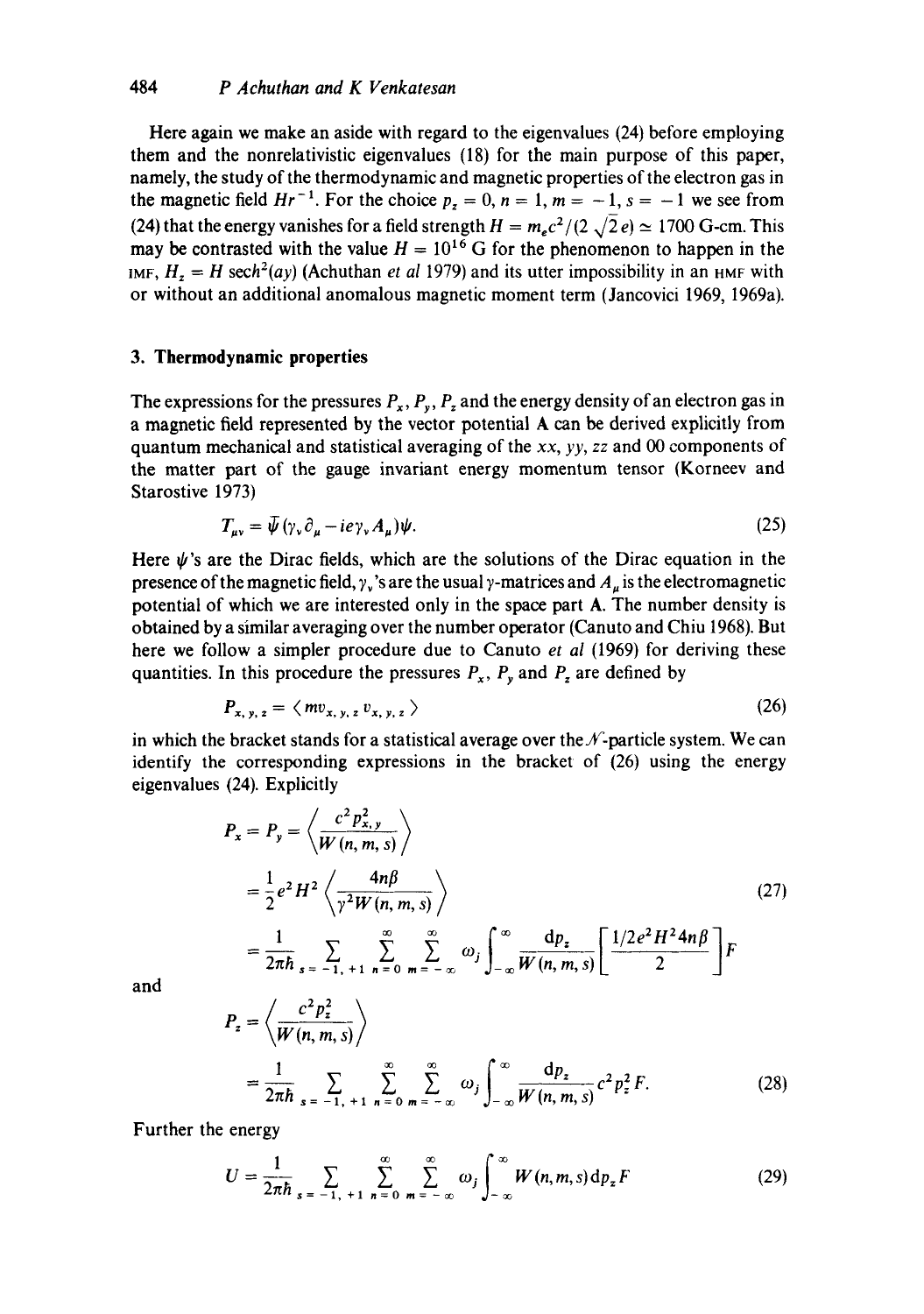and the particle number

$$
N = \frac{1}{2\pi\hbar} \sum_{s = -1, +1}^{\infty} \sum_{n = 0}^{\infty} \sum_{m = -\infty}^{\infty} \omega_j \int_{-\infty}^{\infty} dp_z F
$$
 (30)

In the above equations  $\omega_j$  represents the density of state factor which, using the normal procedure (Huang  $t\frac{963}{1}$ , can be computed to be

$$
\omega_j = \int \int dx \, dy \, \frac{2e^2 H^2 \alpha (2m+s)^2}{\pi \hbar^2 c^2 \gamma^2 \delta^2} \tag{31}
$$

and F is the Fermi function. In (27) through (31),  $j =$  the set of quantum numbers  $(n, m, s); \alpha = n + m + 1; \beta = n + 2m + 1; \gamma = 2n + 2m + 1; \delta = 2n + 2m + 3.$ 

In the above expressions, corresponding to each  $n$  value, the summation over  $m$ extends from  $-\infty$  to  $+\infty$ . We introduce two physical requirements which would reduce this range: (i) the lower limit of the summation is restricted by the requirement that  $\omega_i$  is positive definite, *i.e.*,  $n + m + 1$  is positive definite. From this condition we see that the lowest nontrivial value of m is  $-n$ ; (ii) the pressure components should be nonnegative, which constraint leads from the definition of  $P_x$  to the minimum value  $-\frac{1}{2}[n+1]$  for *m*, where [x] denotes the highest integer  $\leq x$ .

For the degenerate electron gas, for which  $F = 1$ ,  $\mu > W(n, m, s)$ , and  $T \rightarrow 0$ , the  $p_z$ -integration is restricted to the finite interval,  $-p_z^{\text{fermi}}$  to  $p_z^{\text{fermi}}$ , where

$$
p_z^{\text{fermi}} = m_e c \left\{ \tilde{\mu}^2 - 1 - \frac{e^2 H^2}{m_e^2 c^4} \left[ 1 - \frac{(2m + s)^2}{\gamma^2} \right] \right\}^{\frac{1}{2}},\tag{32}
$$

with the chemical potential  $\tilde{\mu} = \mu/m_e c^2$ .

The integration in  $(27)$ – $(31)$  can be performed and the final expressions are

$$
P_x = P_y = \frac{Ve^4 H^4}{n_0 m^3 c^6} \sum_{s = -1, +1}^{\infty} \sum_{n=0}^{\infty} \sum_{m=-\frac{1}{2}[n+1]}^{\infty} \frac{4n(2m+s)^2}{\gamma^4 \delta^2} \ln\left[\frac{\tilde{\mu}+K}{\tilde{\mu}-K}\right] \quad (33)
$$

where

$$
Km_ec^2 = \left[ (\tilde{\mu}^2 - 1)m_e^2 c^4 \gamma^2 - 4n\beta e^2 H^2 - 4m(1-s)e^2 H^2 \right]^{\frac{1}{2}}
$$
(34)

and

$$
P_z = \frac{V}{n_0} \frac{2e^2H^2}{m_e c^2} \sum_{s = -1, +1}^{\infty} \sum_{n=0}^{\infty} \sum_{m=-\frac{1}{2}[n+1]}^{\infty} \frac{(2m+s)^2 \alpha}{\gamma^2 \delta^2}
$$

$$
\left\{\tilde{\mu}K - \frac{(\tilde{\mu}^2 - K^2)}{2} \ln \left[\frac{\tilde{\mu} + K}{\tilde{\mu} - K}\right]\right\}
$$
(35)

 $U =$  expression for  $P_z$  above with  $-(\tilde{\mu}^2 - K^2)/2$  replaced by

$$
+(\tilde{\mu}^2 - K^2)/2.
$$
 (36)

$$
N = \frac{V}{n_0} \frac{2e^2 H^2}{m_e^2 c^4} \sum_{s = -1, 1}^{\infty} \sum_{n=0}^{\infty} \sum_{m=-\frac{1}{2}[n+1]}^{\infty} (2K)
$$
 (37)

In the above  $n_0 = 2\pi^2 \lambda^3$ , where  $\lambda = \hbar/m_e c$  is the electron Compton wavelength and  $V =$  total volume of the gas.

As can be seen from (33), both  $P_x$  and  $P_y$  vanish in the extreme quantum limit, *i.e.*, when  $n = 0$ . This feature of the system becoming a one-dimensional gas is common to the HMF also in the degenerate limit (Canuto and Chiu 1968a).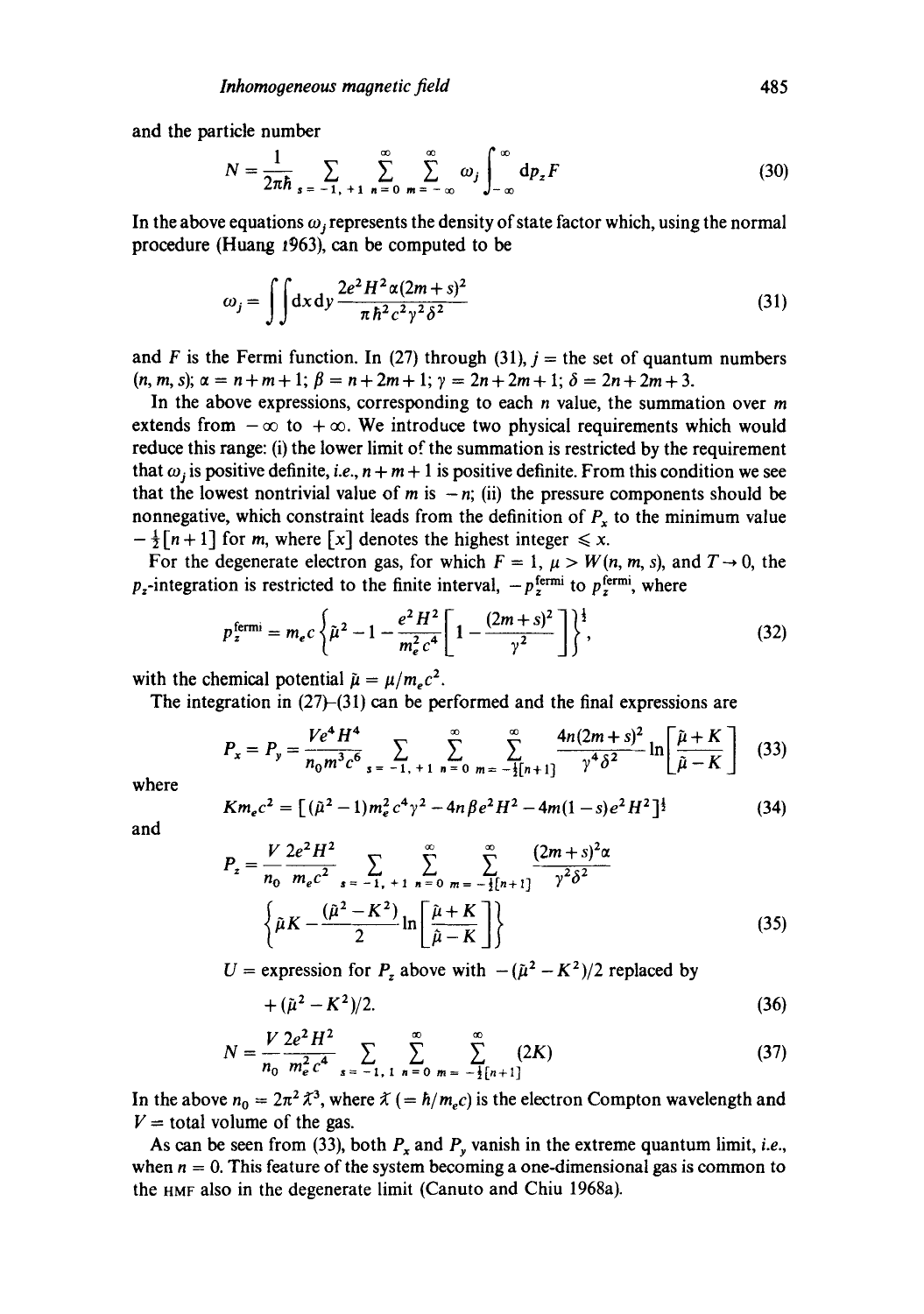#### **4. Magnetic moment**

The thermodynamic potential from which the magnetic moment of the electron gas is derived is defined by (Landau and Lifshitz 1975)

$$
\Omega = -kT \sum_{j} \log \left[ 1 + \exp \frac{(\mu - W_j)}{kT} \right],
$$
\n(38)

where  $j$  refers to the discrete quantum numbers  $n$ ,  $m$  and  $s$  and the summation includes an integration over  $P_z$ , k is the Boltzmann constant and T the absolute temperature,  $\mu$ the chemical potential plus electron rest mass energy. The summand in  $\Omega$  includes the density of states factor  $\omega_i$  introduced in the previous section.

The magnetic moment is defined in terms of the thermodynamic potential, as usual, by

$$
M_z = -\partial \Omega / \partial H_z. \tag{39}
$$

As noted earlier (Achuthan *et al* 1982), for the inhomogeneous case this definition cannot be carried over as such; we must instead have the notion of the thermodynamic potential density

$$
\sigma(x, y, z) = -I_z(x, y, z) H_z(x, y, z), \qquad (40)
$$

where the magnetic moment density  $I_z$  is given by

$$
I_{z}(x, y, z) = \frac{-\partial \sigma(x, y, z)}{\partial H_{z}(x, y, z)}.
$$
\n(41)

The total magnetic moment  $M$  of the gas is obviously given by

$$
M = \int_{V} I_{z}(x, y, z) dV.
$$
 (42)

Using (24), (31) and (38), we get for the magnetic moment density  $I_z$  for the nondegenerate gas  $\mathbf{r}$ 

$$
I_{z}(x, y) = \frac{kT}{2\pi\hbar} \int_{-\infty}^{\infty} dp_{z} \sum_{s=-1, 1}^{\infty} \sum_{n=0}^{\infty} \sum_{m=-\frac{1}{2}[n+1]}^{\infty} dp_{z} \frac{\exp(\mu - W(n, m, s)) - 1/kT}{1 + \exp(\mu - W(n, m, s))} \frac{-1/kT}{W(n, m, s)} \frac{2He^{2}}{m_{e}^{2}c^{4}} \frac{4n\beta}{\gamma^{2}} + \log[1 + \exp(\mu - W(n, m, s))].
$$
  

$$
\frac{4e^{2}H}{\pi \hbar^{2}c^{2}} \frac{(2m + s)^{2}}{\gamma^{2} \delta^{2}} \Big\} (x^{2} + y^{2})^{1/2}.
$$
 (43)

In the degeneracy limit this expression becomes

$$
I_{z}(xy) = \frac{1}{n_{0}H_{z}(x, y)} \frac{1}{m_{e}^{2} c^{4}} \sum_{s=-1, +1}^{\infty} \sum_{n=0}^{\infty} \sum_{m=-\frac{1}{2}[n+1]}^{\infty} \frac{1}{\hat{\mu}K}
$$

$$
\left\{ \frac{4m_{e}c^{2}e^{2}H^{2}(2m+s)^{2}}{\gamma^{2}\delta^{2}} \left[ \tilde{\mu}K - \frac{(\tilde{\mu}^{2} - K^{2})}{2} \log \left[ \frac{\tilde{\mu} + K}{\tilde{\mu} - K} \right] \right. \right.
$$

$$
- \frac{2e^{4}H^{4}}{m_{e}c^{2}} \frac{(2m+s)^{2}4n\alpha\beta}{\gamma^{4}\delta^{2}} \log \left[ \frac{\tilde{\mu} + K}{\tilde{\mu} - K} \right] \left\{ (x^{2} + y^{2})^{1/2} \right. \tag{44}
$$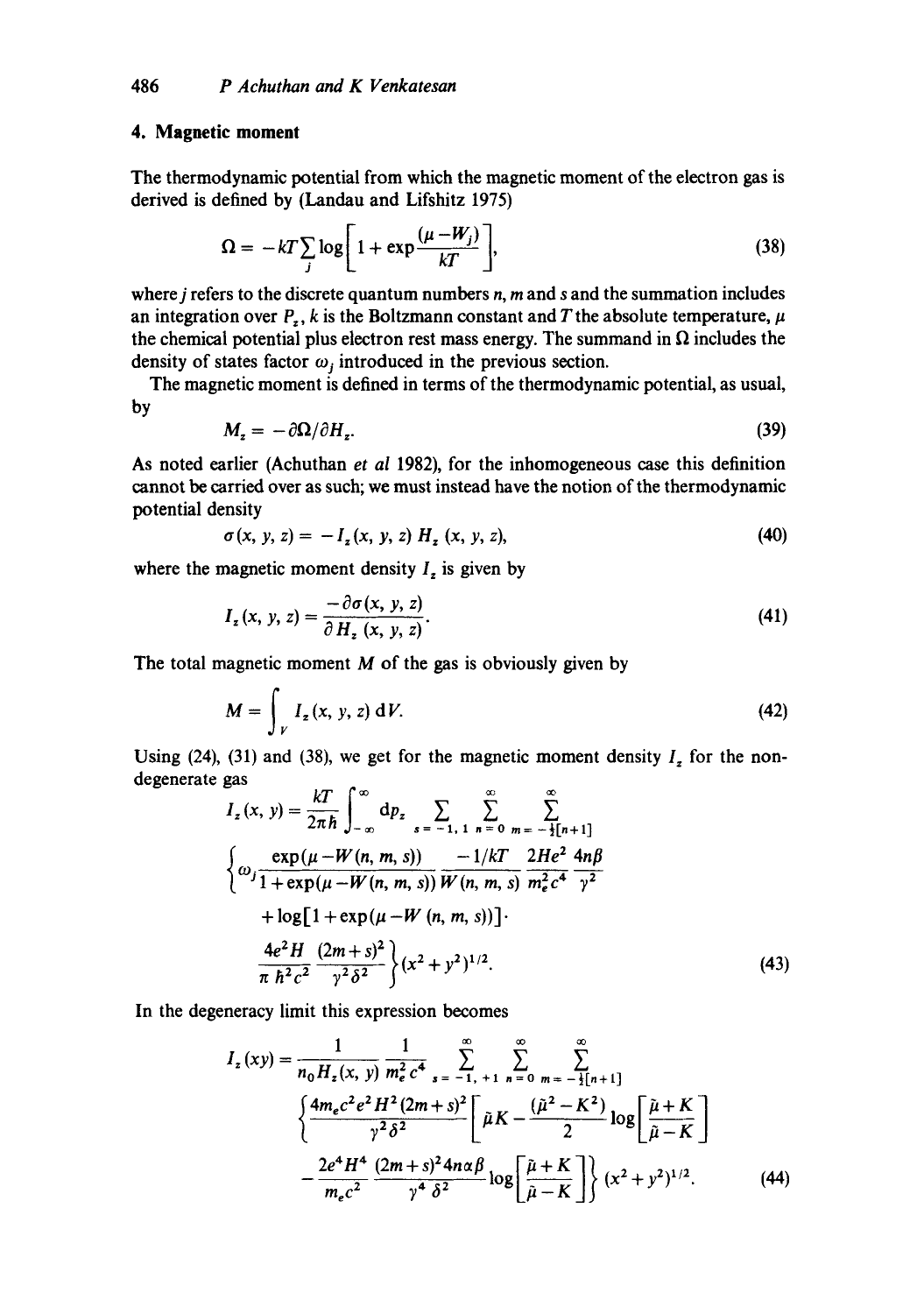The magnetic moment density  $I<sub>r</sub>$ , has the correct dimension of energy density per unit field strength  $H_z$ , which follows from  $eH$  having the dimension of energy and  $n_0$  that of volume. The total magnetic moment  $M$  is given from its definition, equation (42), by

$$
M = \frac{2}{3}(x^2 + y^2)L_zI_z,
$$
\n(45)

where  $L_z$  is the range of z-integration.

We end this section by giving the expression for  $I_z$  in the quantum limit,  $n = 0$  and also  $m = 0$ :

$$
I_z = \frac{4}{9}(x^2 + y^2)^{\frac{1}{2}} \left\{ \tilde{\mu}K - \frac{1}{2} \log \left[ \frac{\tilde{\mu} + K}{\tilde{\mu} - K} \right] \right\}
$$
(46)

# with  $K = (\hat{\mu}^2 - 1)^{\frac{1}{2}}$  and  $1 < \hat{\mu} < \left[1 + \frac{1}{9} \frac{1}{m_e^2 c^4}\right]$ . (47)

#### **5. Numerical results**

In this section we present the numerical values of the quantities  $P_z$ , U, N and  $I_z$  for certain ranges of values of the chemical potential  $\tilde{\mu}$  (table 1). In the ranges chosen,  $P_x$  and  $P<sub>v</sub>$  turned out to be almost zero making the electron gas effectively one-dimensional even for  $n > 0$  values. The H value was taken, by way of illustration, as 1.5 kG-cm corresponding to a field strength  $H_z = 1.5 \times 10^{11}$  G at atomic distances. All the quantities are rounded off to integers and are expressed in units of  $10^{-7}$ 

As discussed in Achuthan *et al* (1982) the possibility of spontaneous magnetisation arises if the induced magnetic moment is greater than or equal to the field producing it, *i.e., I<sub>r</sub>* (x, y)  $\geq H_r(x, y)$ . That this can happen in our case is evident from the values given in the last column of table 1. For instance, for  $\tilde{\mu} = 5$  we have

$$
I_z \simeq 10^{22} (x^2 + y^2)^{1/2} \simeq 10^{19} (x^2 + y^2) H_z
$$
\n(48)

the second step following from our choice of H. Here we have in addition to an intrinsic factor of  $10^{19}$  between the magnetic moment density and field strength, also a purely space-dependent factor  $(x^2 + y^2)$  which can further increase the  $I_z$  value. It may be pointed out that this space factor will not increase indefinitely because of the finite size of the systems of interest.

In the quantum limit equation (47), the numerical  $I_z$  value will be of the order  $10^{20}(x^2 + y^2)^{1/2}$  which shows that up to the occupied levels *n*, corresponding to the

**Table 1.** Numerical values in units of  $10^{-7}$  (cgs) for the thermodynamic quantities and magnetic moment density for the electron gas in the magnetic field  $H_z = Hr^{-1}$  with  $H = 1.5$  kG-cm

| Chemical<br>potential<br>й | $P_{\rm z}n_{\rm 0}/V$ | $Nn_0/V$ | $Un_0/V$ | $I, H, n_0$ |
|----------------------------|------------------------|----------|----------|-------------|
| 2                          | 61                     | 9        | 81       | 122         |
| 3                          | 116                    | 10       | 135      | 231         |
| 4                          | 188                    | 13       | 219      | 377         |
| 5                          | 285                    | 15       | 318      | 570         |